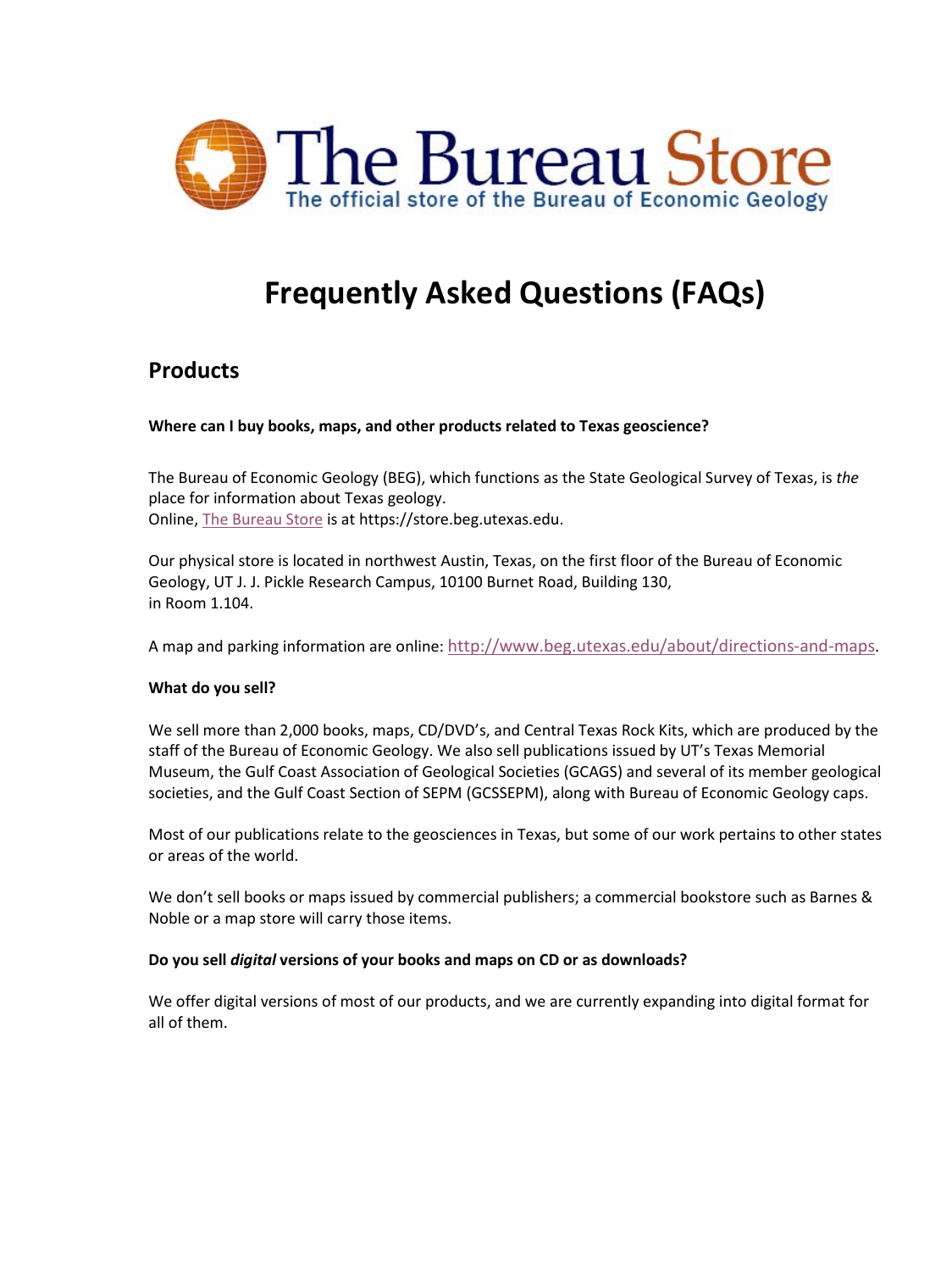Our digital products are in PDF; when the files are too large to attach to emails, we sell them on CD or via Dropbox. Please let us know if you need a digital version of a specific product.

#### **Do you sell topographic maps?**

No. We have some available for viewing in our Texana Library Map Room, but the sellers of topographic maps are the U.S. Geological Survey in Reston, VA, and some map stores or recreational-travel stores.

#### **Do you sell survey, plat, or ownership maps?**

No. Those are often available from a county tax assessor/collector's office, a local historical society, or the General Land Office of Texas.

#### **Do you sell geologic maps, or other kinds of maps, of states other than Texas?**

No. For geologic maps, contact the State Geological Survey or Department of Natural Resources of your state of interest. A clickable map of all U.S. geological survey locations is available from the [Association of](http://www.stategeologists.org/index.php)  [American State Geologists](http://www.stategeologists.org/index.php) site. For travel/road maps, contact the state's tourism office.

#### **Can I buy maps rolled and sent in a map tube rather than folded?**

Yes, most of our maps are available unfolded; please let us know if you need your maps rolled (not folded) and sent in a tube. We charge \$5 for the map tube itself. Delivery may take longer because of the tube.

# **Copyright and Permissions**

#### **Are your products copyrighted?**

Yes.

All items sold here by the Bureau of Economic Geology at The University of Texas at Austin are protected by copyright and all rights are reserved. Purchase of items through this store constitutes acknowledgement of and consent to observance of all conditions, both express and implied, under international copyright law. Any unauthorized reproduction or distribution is a violation of this agreement and may be prosecuted to the fullest extent of the law. Reproduction of items for personal, internal, or commercial use and any form of electronic or digital reproduction or distribution for personal or corporate use requires written permission from the Director of the Bureau of Economic Geology, The University of Texas at Austin, University Station, Box X, Austin TX 78713-8924.

#### **Who can grant permission for use of illustrations or other material in your products?**

Please send your request for permission for use via e-mail t[o pubsales@beg.utexas.edu.](mailto:pubsales@beg.utexas.edu)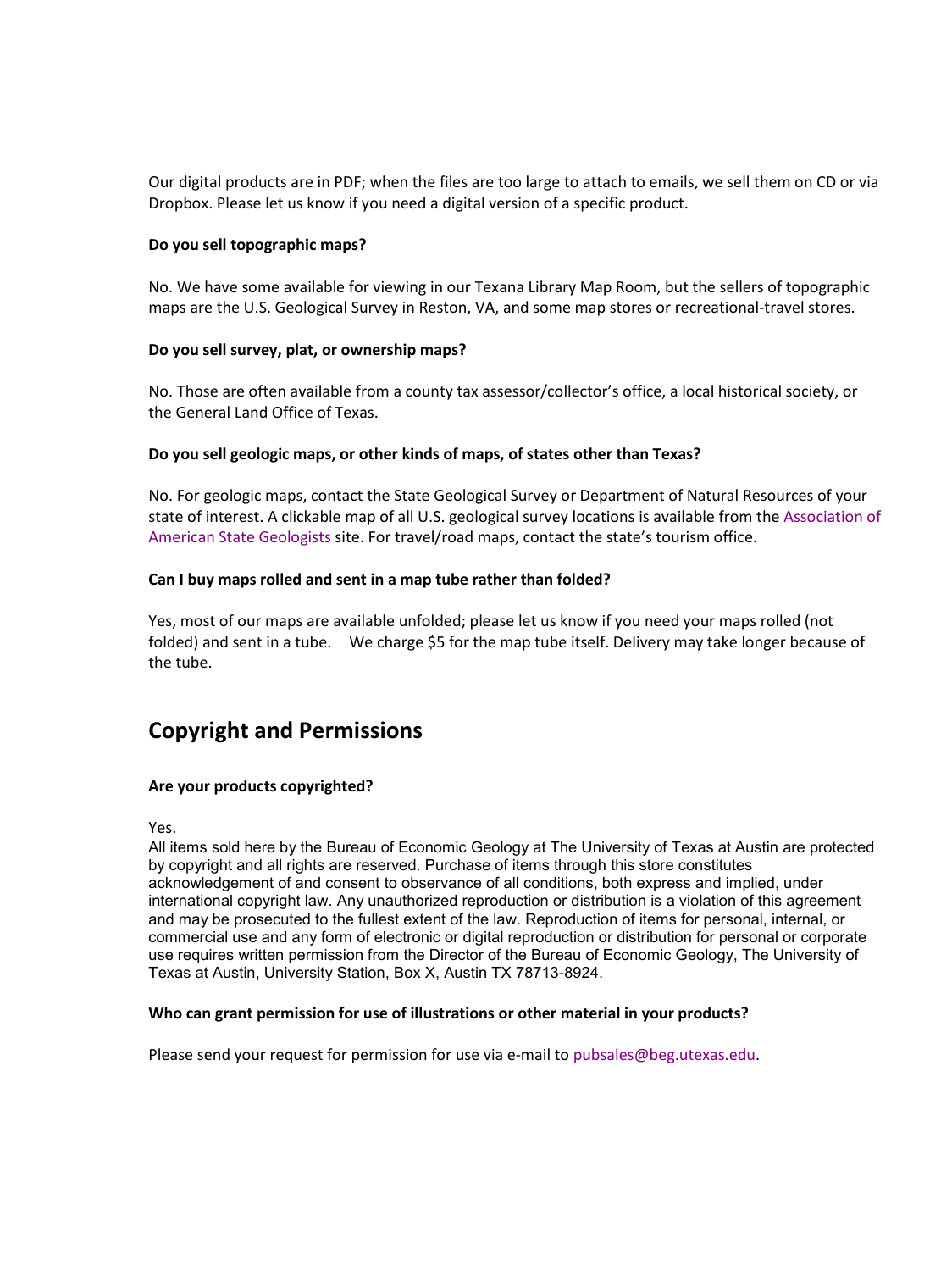# **Logistics**

**What are your hours?** At our physical store, we are open weekdays (only) from 8 a.m. to 5 p.m. CST. Please call ahead if you plan to visit us in person so that we can prepare to serve you better.

We are closed at night, on weekends, and during UT/national holidays.

Online, orders may be submitted 24/7; orders that are packages or e-mail attachments are mailed during regular office hours.

#### **What is your phone number? Fax? E-mail?**

Phone is 512-471-7144. Fax is 512-471-0140. E-mail is [pubsales@beg.utexas.edu.](mailto:pubsales@beg.utexas.edu)

#### **What forms of payment do you accept?**

We prefer credit or debit cards (AMEX, Discover, MasterCard, Visa), but we also accept checks (payable to The University of Texas) and cash. Schools and school districts, governmental agencies, and most nonprofit organizations can contact us to submit purchase orders.

#### **Can you sell to us without charging us Texas (or other state) sales tax?**

Yes. Please contact us at [pubsales@beg.utexas.edu](mailto:pubsales@beg.utexas.edu) or 512-471-7144 before placing an order so that we can obtain your tax-exemption ID and other information.

#### **Are there any discounts for students, UT alumni, or retirees?**

The only discount we offer is 15% off for 100 or more copies of a single item.

#### **How can I order online?**

Please choose your items from The Bureau Store [\(https://store.beg.utexas.edu/](https://store.beg.utexas.edu/)**)**, add them to your cart, and click on Checkout to provide your payment and delivery information.

### **Delivery Options**

#### **How are orders shipped?**

Our normal method for domestic orders is the U.S. Postal Service's "media mail," which takes 2 to 7 days.

For an additional handling fee that is based on package weight and postal distance, we can upgrade to first class or priority mail (fees and speed vary).

For international orders, we ship by air mail, with applicable Customs forms. Expedited international courier service is available upon request at the customer's expense.